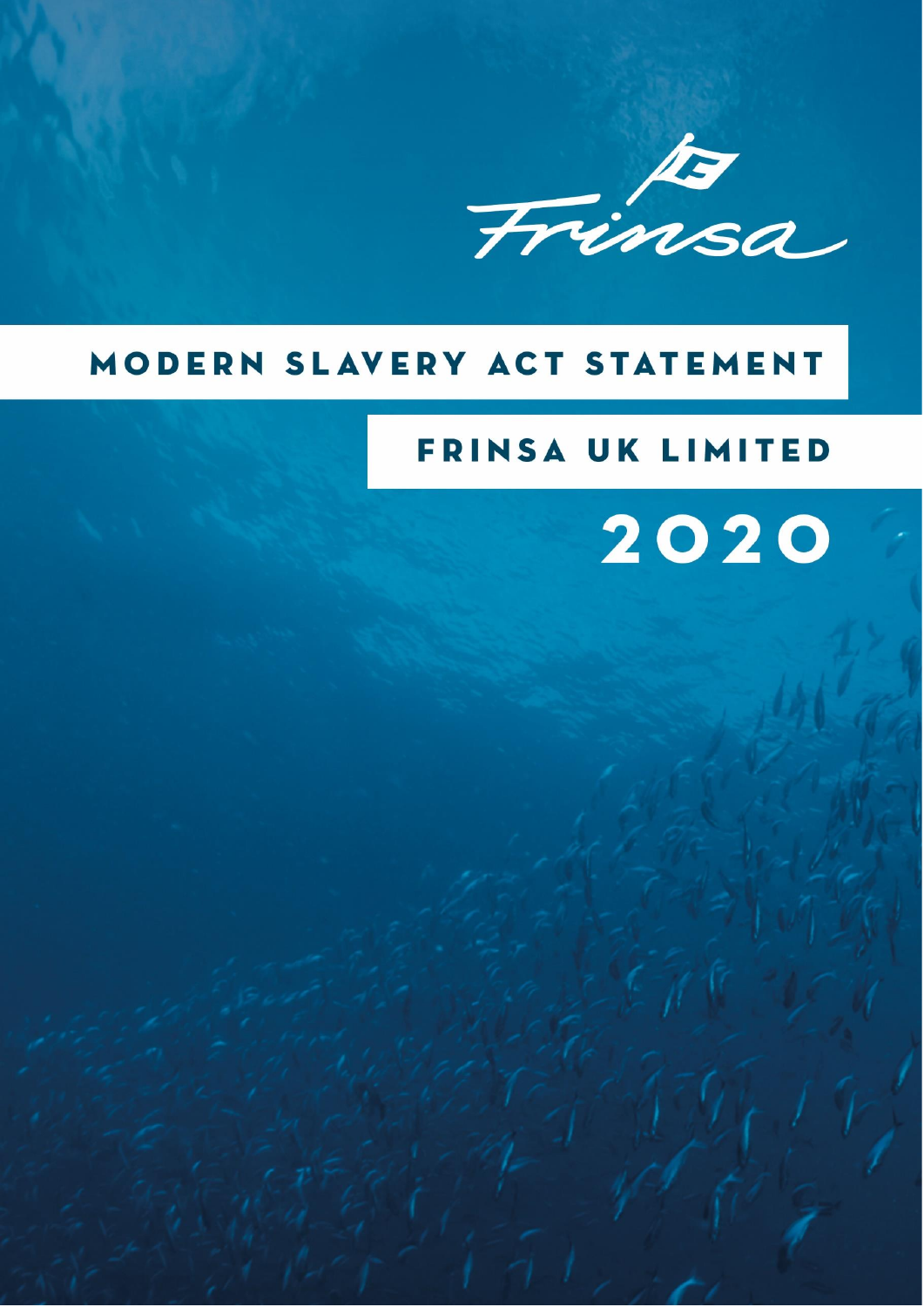## Frinsa UK Ltd.

#### DECLARATION REGARDING MODERN SLAVERY<sup>1</sup>

#### CORRESPONDING TO THE YEAR 2020

*Version 1. Date: August 2021*

### Frinsa Group. Who are we?

Frinsa del Noroeste, S.A (Frinsa Group), is one of the largest processors of canned seafood products in Europe and has been operating for more than half a century.

Our location, in the northwest of Spain, along with the commitment of our shareholders and employees, has been key in defining us as a company and its values.

Frinsa UK Ltd (Frinsa UK) is a direct subsidiary of Frinsa Group that services clients in the UK, Ireland, and Scandinavian markets.



Through our way of working, we promote our core values. As fundamental pillars of our Group, we believe in the respecting and defending of human rights in our entire supply chain; doing business from a perspective of a socially responsible company and one oriented towards manufacturing products that meet the quality standards expected by our customers and consumers.

Our commitments with the quality of the products and with the sustainability of the resources and the environment, established many years ago already, also include the people that work in this wide and diverse industry.

Throughout our global supply chain, for example, modern European and Asian fishing companies are involved; also, fishermen in near and far coastal countries that still use artisanal fishing methods, and large and small processors in Europe, Asia, and Latin America.

In our philosophy we reflect the importance of the human factor in this chain, and we have the understanding that, for us, talking of ethical supply or of responsible sourcing also means talking about the respect towards the people that make up this chain and their inherent rights.

<sup>&</sup>lt;sup>1</sup> This declaration covers the year 2020 and it is made in compliance with the "Modern Slavery Act 2015" (UK).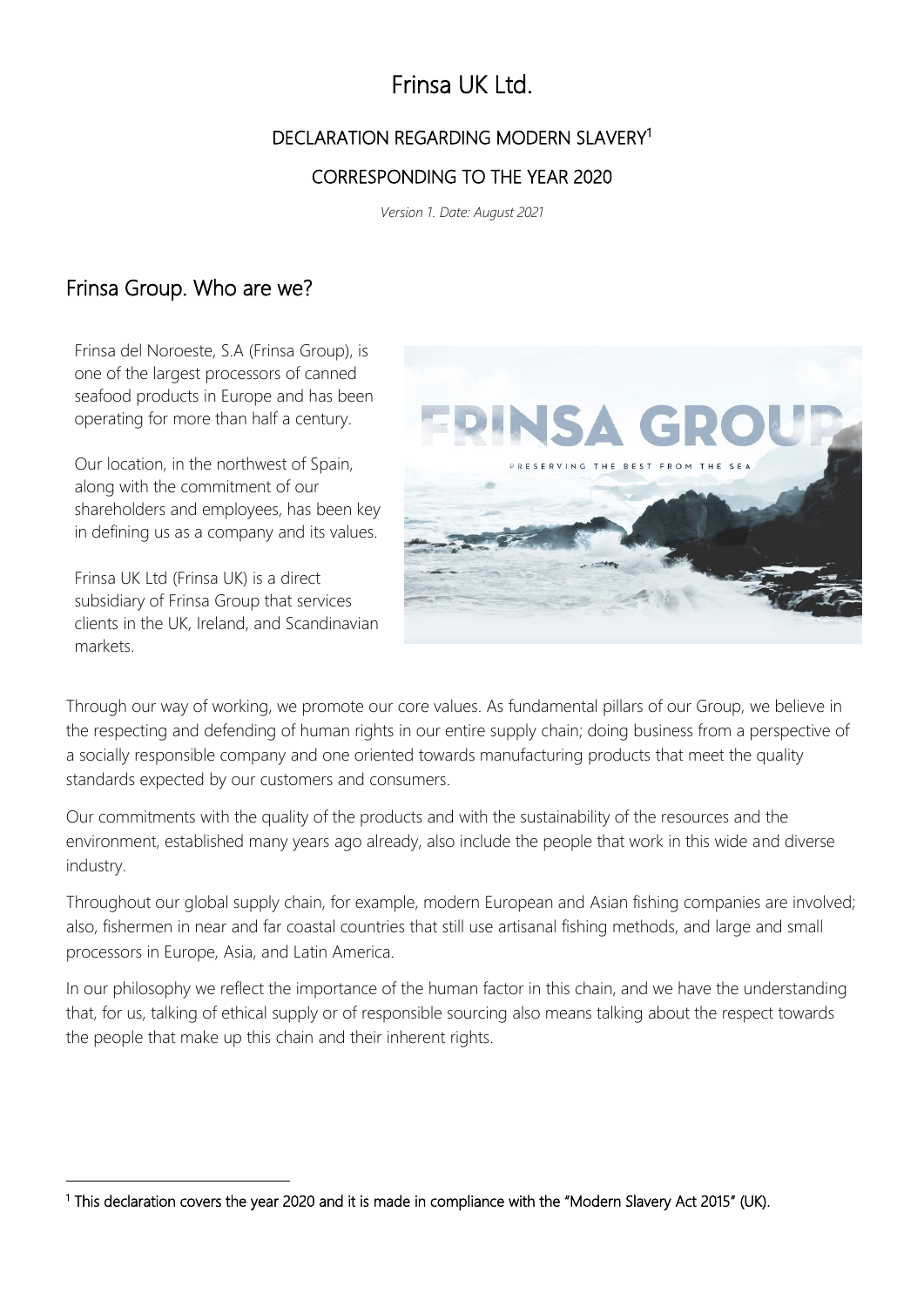

USA **2%**

East Europe / Balkans **2%**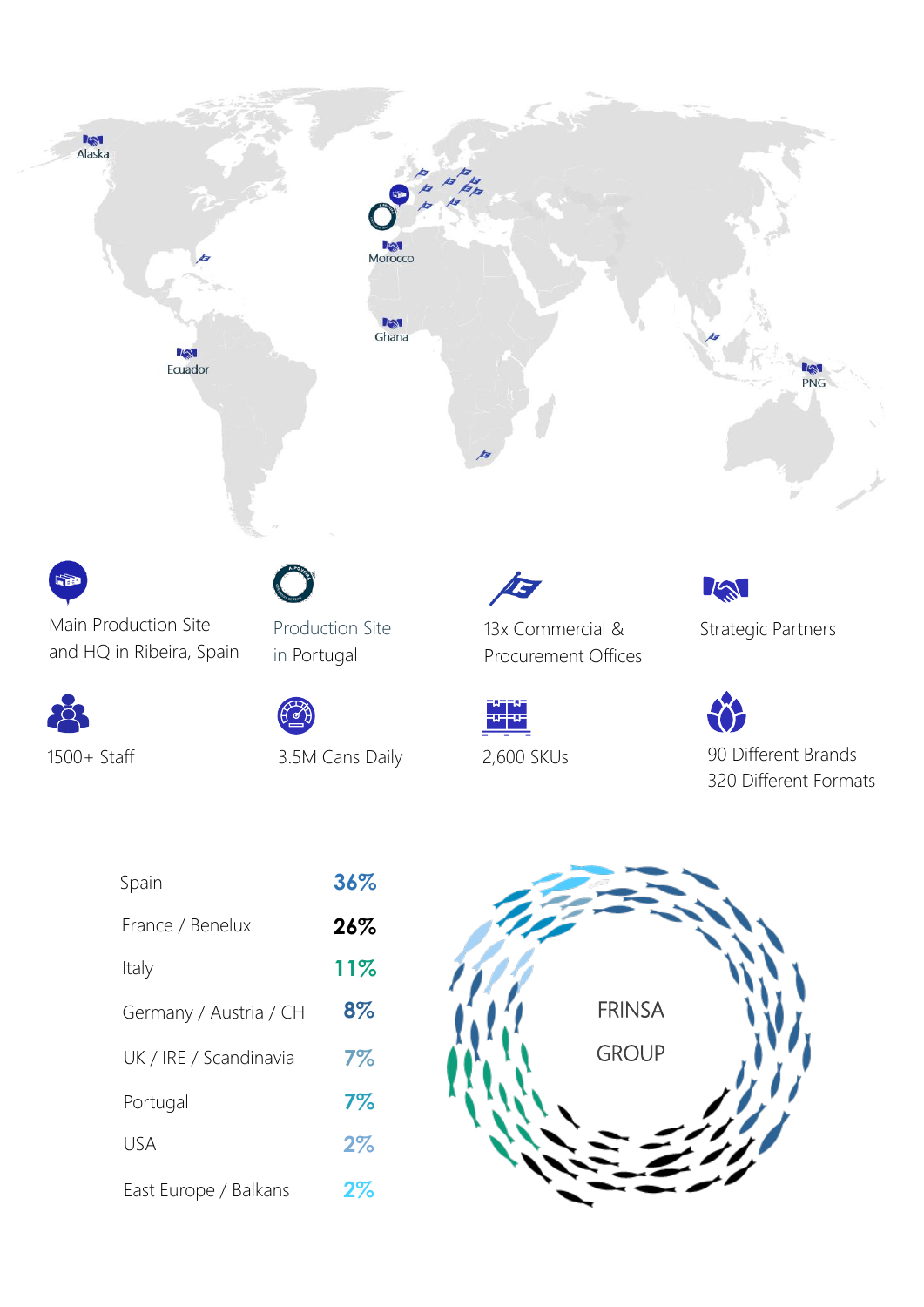## Frinsa UK Ltd.'s Modern Slavery Declaration 2020

Various pillars comprise the Corporate Social Responsibility Policy of Frinsa UK.

One of these fundamental pillars is the commitment of Frinsa UK to eradicate modern slavery in any of its forms and throughout its supply chain, adopting a policy of zero tolerance.

As a company, we are committed to act in an ethical and wholesome manner, socially responsible in our business relationships throughout our supply chain.

And just as we are committed, at Frinsa UK we require that these same commitments be observed by all those that intervene, in one form or another, in our commercial relations, represent us or act in our name.

It is a great challenge for society to eradicate modern slavery. We believe that it is through the cooperation of everyone that human dignity becomes the basic norm of coexistence.

This implies the commitment of governments, the business world, and the people.

At Frinsa UK, in accordance with initiatives and standards promulgated in important international forums, such as those established by the ILO (International Labour Organisation) or being compliant with specific laws like the Modern Slavery Act 2015 (UK), we perform diverse actions to identify and eliminate any possible act of slavery or forced labour in our supply chain.

In effect, we publish this Modern Slavery Declaration 2020 (*or 2020-2021*) in compliance with Part 6, Section 54, Point (1) of the Modern Slavery Act 2015 (UK), thus facilitating information about our commercial activities, our measures, and our commitments to help to mitigate this social problem.

#### 1. Structure and Supply Chain

Frinsa UK is a leading supplier of ambient seafood, established in 2015 as a direct subsidiary of Frinsa Group. The key focus of the business is the supply of canned tuna, but our product range also includes canned salmon and canned sardines, amongst others.

We operate across the UK, Ireland, and Scandinavia markets, with our products being sold under many major supermarkets' own labels, as well as our own brands: The Nice Fisherman, Frinsa La Conservera and Minerva.

Frinsa UK sources internationally across several continents, that includes Europe, from where our parent company Frinsa Group operates out of two manufacturing sites, one in Spain and another in Portugal.

The company also has key strategic partnerships in place with third-party factories in Ecuador, Ghana, Papua New Guinea, Morocco, and Alaska. We work closely with all our suppliers to build strong and lasting relationships. This enables us to drive continuous improvement in ethical standards across our supply chains.

These relationships with our suppliers are based on trust, strengthened through the years. The references that our suppliers bring us regarding their respect and observance of the Law, of our Code of Conduct for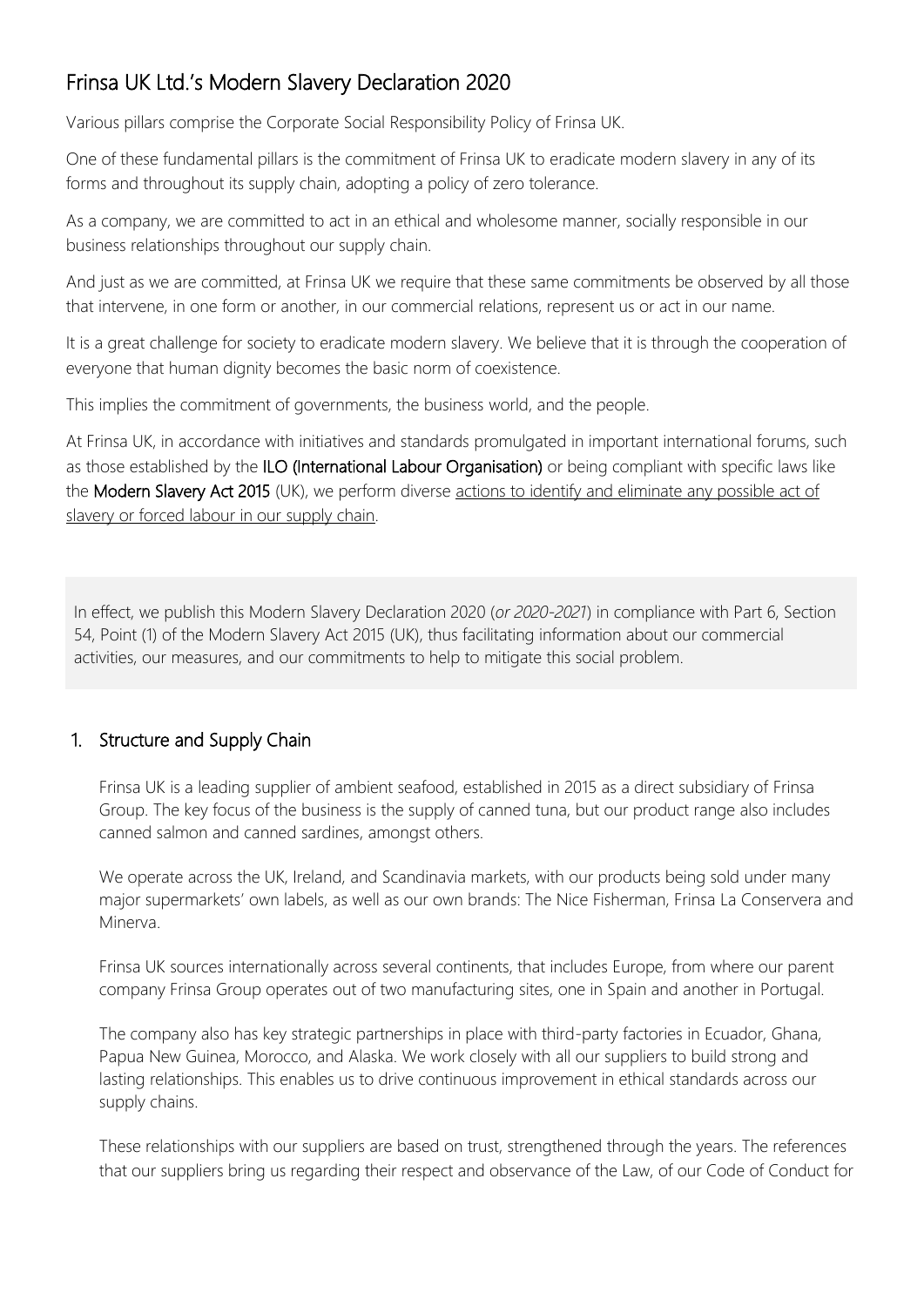Suppliers and of the compliance with, and respect for, all the rights of workers are essential when initiating business relationships.

The participation of suppliers, current or potential, in socially responsible initiatives is a welcomed and positive attitude for them to become a part of our supply chain.

For its part, Frinsa UK performs its own verifications, be they internally originated or undertaken by independent third parties, with the intention of verifying compliance with the commitments adopted by the suppliers.

#### 2. Policies in relation to slavery and human trafficking

Frinsa UK, as a subsidiary of Frinsa Group, participates in, and is subject to, ethical, social, and environmental policies that govern Frinsa Group and manage the sourcing of our finished products and raw materials, as well as our actions with the company employees and those of other companies with which we relate, and with all our stakeholders.

These governance norms and policies have helped us to define our business philosophy, linked to a socially responsible business plan, to make healthy products of good quality, taking care of the natural resources available to us, and protecting the employees and the persons that make up this complex network.

#### 3. Due diligence processes in relation to slavery and human trafficking. Risk assessment and management

Our philosophy with regards to the suppliers is based on a mutual cooperation for the common good, but we cannot dismiss that, due to our global wide supply chain, we must have concrete methods of verification and control.

Performing audits and checks on our suppliers regarding their social ethics and their respect for human rights, sustainability and working methods, or verifying their compliance with protocols and norms, are actions that we understand as necessary, and that we perform both with the participation of independent organisations and entities, and through internal procedures that we have been implementing.

The products that Frinsa UK trades with are divided in two large groups: 1) those manufactured in the plants owned by Frinsa Group, buying the raw materials to process in Frinsa plants; 2) those products already finished, manufactured in other plants owned by other suppliers and that Frinsa UK commercialises.

In both cases, we have implemented prior procedures to evaluate and approve the suppliers, procedures which must be complied with so that the suppliers can become a part of the Frinsa UK supply chain.

In this manner, before establishing a supply contract, or if one already existed before implementing this procedure, as a posterior and necessary condition for the continuation of the contract, our suppliers are subjected to an initial process of self-evaluation by means of specifically prepared questionnaires, with a special focus on social, ethical, labour, and environmental issues. From the results of the self-assessment, we can propose to the supplier the corrections and improvements deemed necessary to guarantee a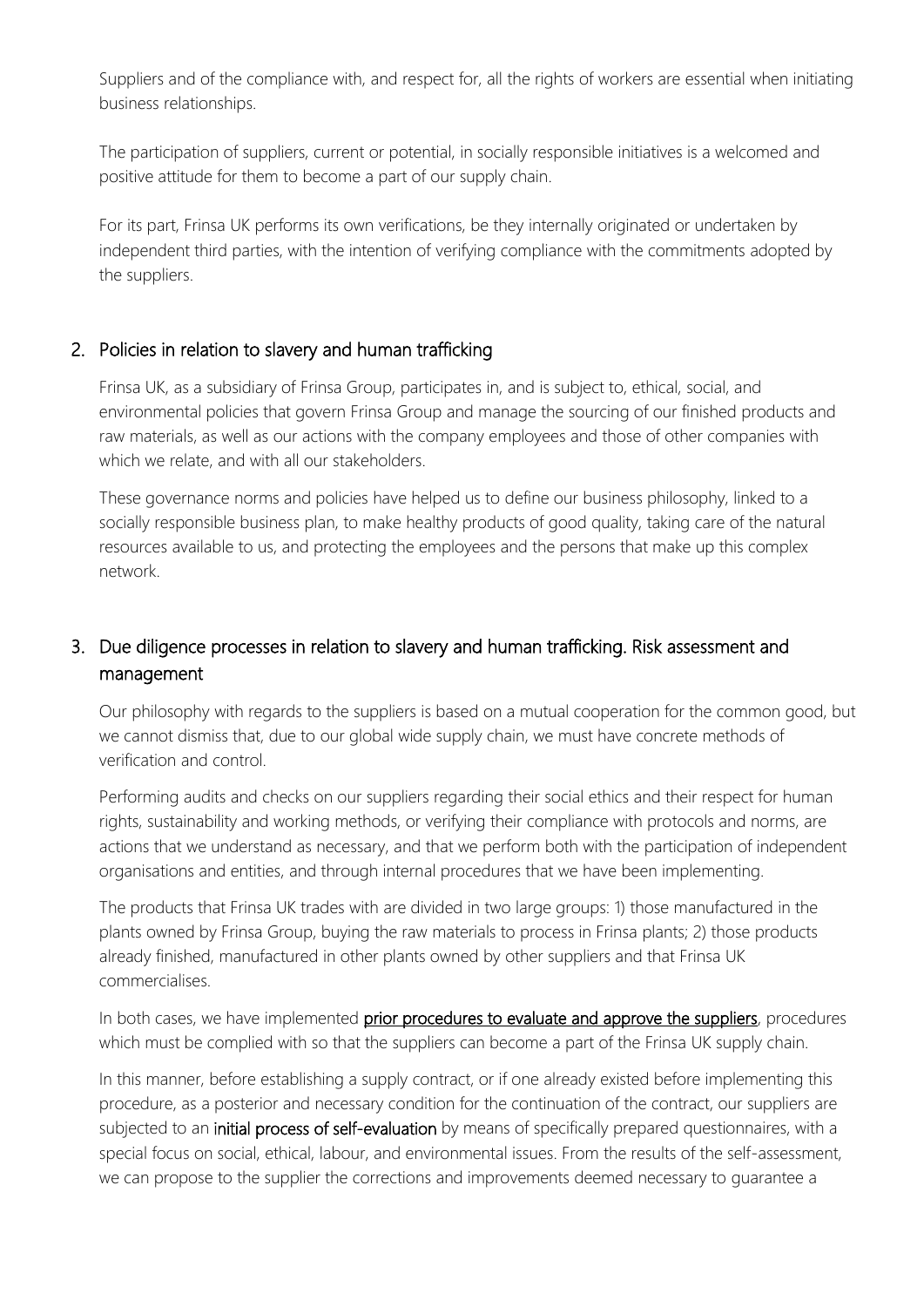social and ethical responsibility in our supply chain, and, very particularly, an absolute abolition of every possible type of modern slavery.

The process of self-evaluation may be substituted by an ethical-social audit performed by an independent auditing entity under the initiative of our suppliers.

Among the risk areas to evaluate we include labour safety, working hours, salaries and contracts, management and control systems, employment of minors and underage labour, labour conflicts and grievances, and environmental issues.

Additional to this self-evaluation process, and as an indispensable condition for all suppliers to form part of our supply chain, we request of them to adhere to the Frinsa Code of Conduct for Suppliers.

The main issues addressed by Frinsa Group's Code of Conduct for Suppliers are:

- the prohibition of forced labour and child labour
- the respect of underage persons
- non-discrimination and equal treatment of persons
- respect for freedom of association and collective bargaining
- the provision of safe and hygienic working conditions
- fair and just remuneration and benefits
- adequate working hours in the legal framework
- transparent and responsible business ethics, which include full compliance with the law, confidentiality and no corruption or bribery.
- environmental protection, sustainability of the resources and respect for local populations

Based on the results obtained in the mentioned self-evaluation, or the evaluation through an independent entity, as well as considering other possible risk factors, such as the country of origin of the supplier, the weight of the supplied product in our production process, legislative compliance, the existence of alternative suppliers, communication with the supplier, etc., we evaluate our Risk Map and Supplier

#### Auditing.

During visits to the suppliers, we can also **monitor** them to observe their development and confirm the implementation of measures that have been agreed.

In the framework of monitorisation, we have planned for 2022 to implement with our suppliers Satisfaction Surveys and Dialogues. These specific questionnaires and open-text surveys will consider their opinions and suggestions for two-way improvement, their level of satisfaction in communications with Frinsa Group, and their possible preoccupations or issues to be addressed together.

The current supplier approval process is described in the following flowchart: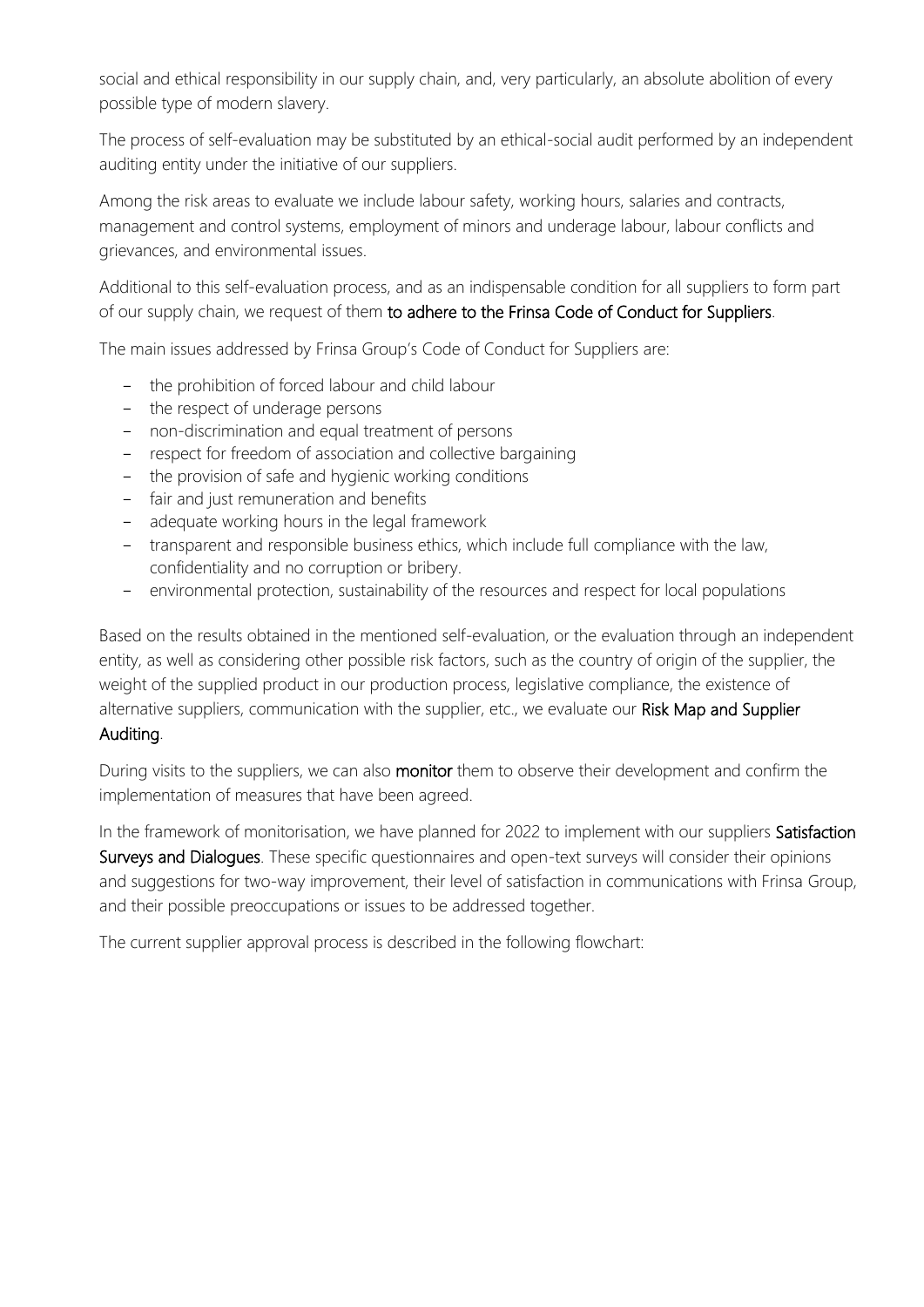

To give more depth to all these actions, Frinsa Group is part of **Amfori** [\(www.amfori.org\)](http://www.amfori.org/) and its **Business** Social Compliance Initiative (BSCI), as well as of the Supplier Ethical Data Exchange (SEDEX, [www.sedex.com\)](http://www.sedex.com/) and its audit SMETA (Sedex Members Ethical Trade Audit).

Besides our own protocols, to perform the verification actions we also make use of the tools created by these and other organisations. Among other initiatives, the members have the possibility to program supplier audits with a specific end, these are done by independent auditing entities.

At the moment of evaluating the risk by country, for example, we utilize the "[Due Diligence Tool](https://www.amfori.org/content/country-due-diligence-tool)", developed by Amfori and available to its members.

It is, in essence, a work methodology that allows the forming of synergies between members that share suppliers. The platform provides access to a common database that provides ethical supply chain performance information, resulting in increased control up the supply chain.

Frinsa UK has adopted the following commitments:

- meet the 11 principles that form the Amfori BSCI Code of Conduct.
- create the incentives so that a high percentage\* of its suppliers are participating in Sustainability/Corporate Social Responsibility recognized programs, such as Amfori BSCI, Sedex SMETA, SA8000, or others equivalent.

\*We are proud to say that for this declaration of the year 2020, the percentage of Frinsa UK's suppliers that participate in one of these Sustainability or Social Responsibility programs (such as Amfori BSCI, Sedex SMETA, SA8000, or others equivalent) is 100%.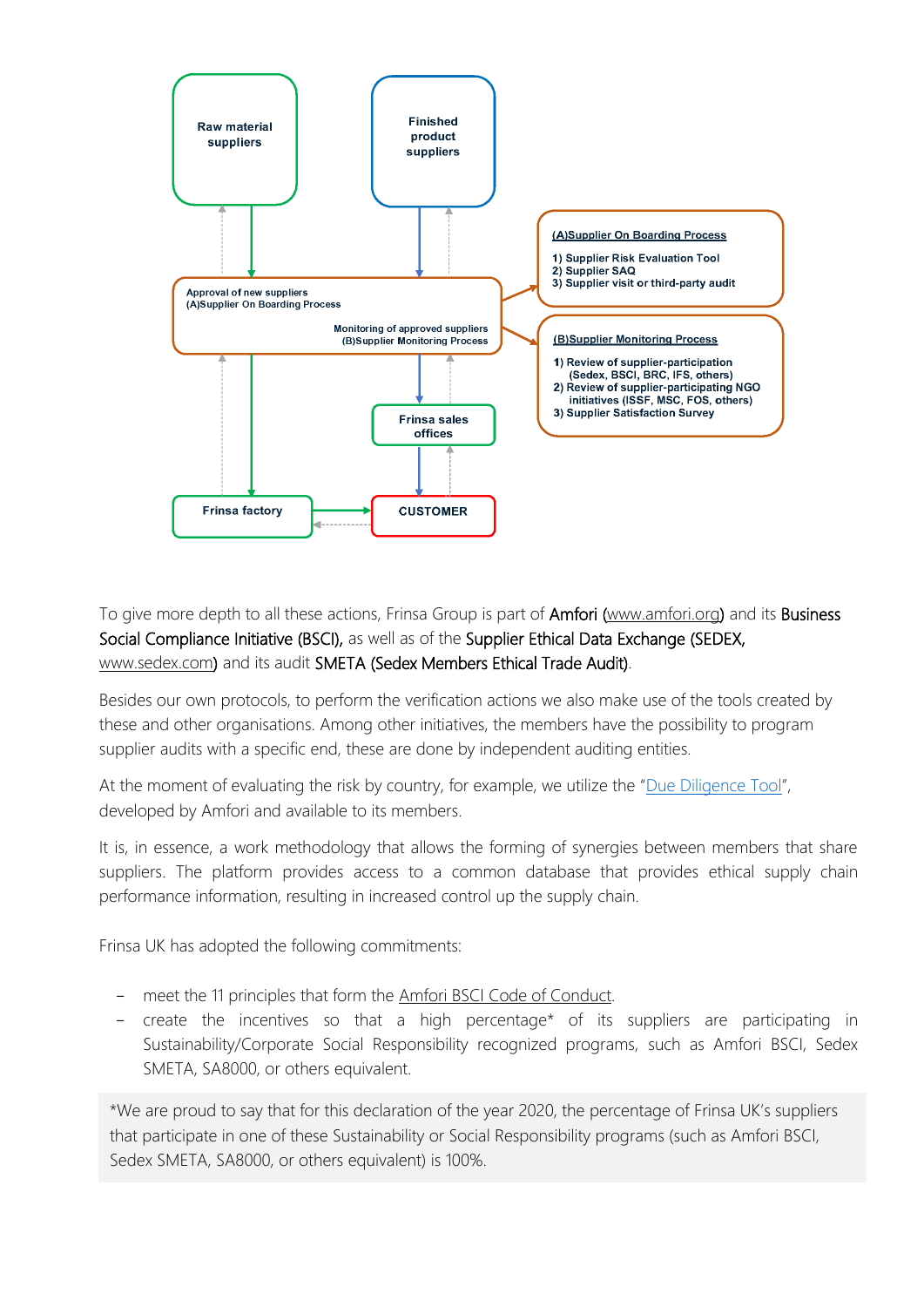The participation in these programs demonstrates transparency, creates a bond of trust, and contributes to make sure that the efforts are being made towards a continuous improvement of the working conditions.

In the case that a potential supplier is not yet in one of these programs, we encourage this new business partner to make the commitment to join one of the programs. During the period of preparation, we work with the supplier to make sure that the end result is a success.

Additionally, Frinsa Group performs regular visits to the suppliers and their production sites, which helps us to identify areas for improvement in their procedures and ways of working; allows us to see with more clarity the social environment of the countries where they are located; check the situation of the workers and employees, and also detect any possible incidence of modern slavery. And with all this we are able to educate our suppliers in the areas that need improving and set corrective actions.

In this line, it is the objective of Frinsa UK for 2021 to *impart training to personnel* that visits the suppliers' premises, so these personnel can have the sufficient knowledge and capacity to detect possible incidences of modern slavery, violations of human rights or working manners that are not compatible with an ethical or social responsibility.

Our objective is to establish a permanent bond with our suppliers, and these suppliers with theirs, to create a solid chain where all participants feel that their actions contribute to the improvement of the working conditions, wherever they are in the chain.



As a means to give impulse to the ethical, transparent, and sustainable trade that is promoted by **Amfori** [\(www.amfori.org\)](http://www.amfori.org/), Frinsa Group also became part of this organisation, thus joining more than 2.400 importers, distributors and other organisations and associations in more than 40 countries that already participate in this program.

Within the objectives of Amfori we can cite, for example:

- give impulse to fair and sustainable trade worldwide.
- achieve that the organisations work in favour of human development throughout the supply chain.
- achieve a responsible use of the natural resources.



Frinsa Group is also part of this organisation. In this manner, we give even more coverage to our suppliers, supporting them so that, through Sedex or Amfori BSCI, they can more easily become part of our supplier folder.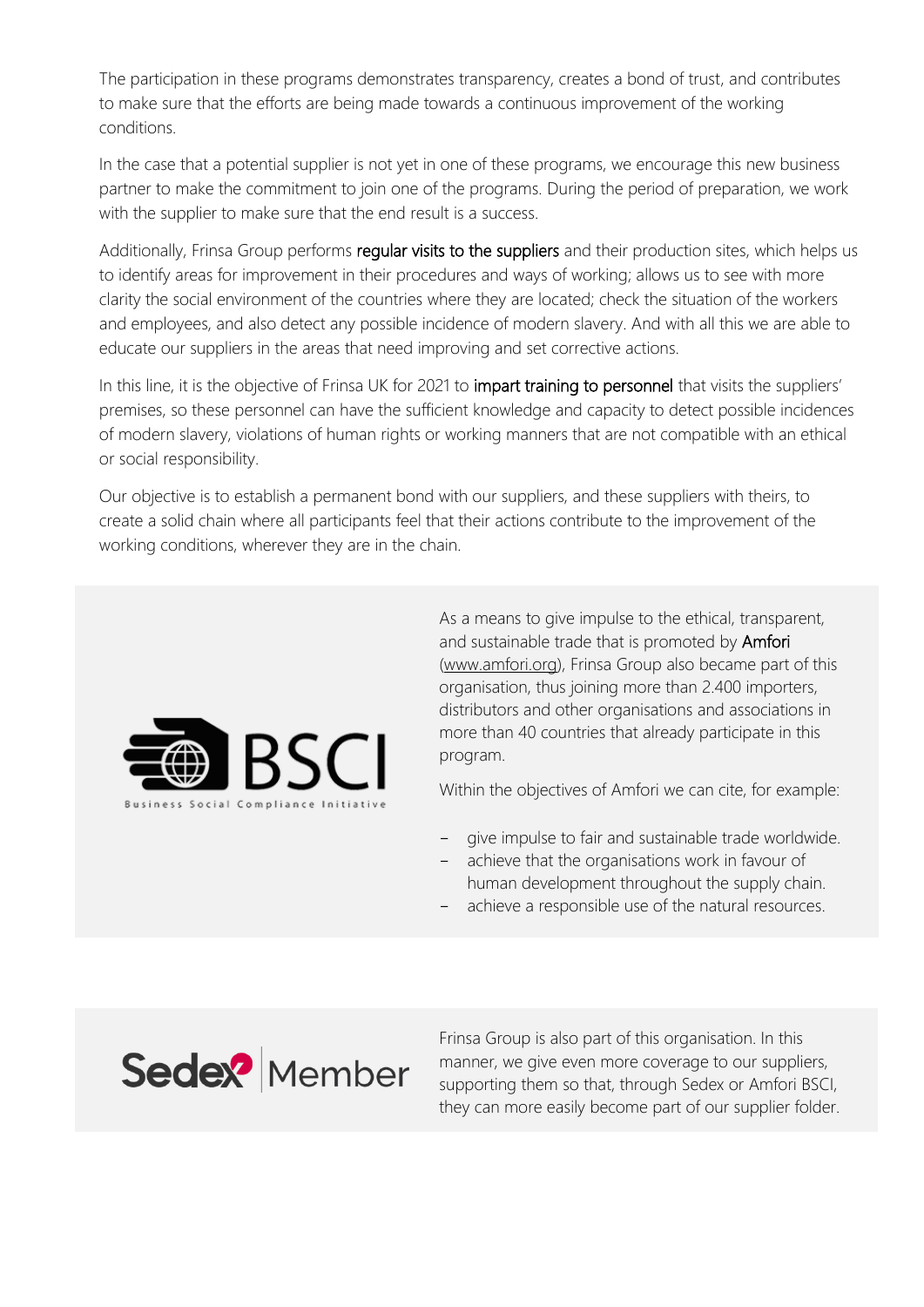#### 4. Effective actions taken to address modern slavery

Frinsa UK has recently implemented its Risk Management and Supplier Auditing mechanisms, so that, at the time of issuing this present declaration, it has not identified any act, or being suspect of constituting, a situation of modern slavery, not having, therefore, established any concrete corrective actions regarding this.

Nevertheless, and to reinforce the position and commitment of Frinsa UK in the abolition of modern slavery, Frinsa UK has set a series of objectives that make up a roadmap, to develop between 2021-2022, what we call "active improvements". Among them, we mention the following:

| Increase the number of suppliers that<br>participate in ethical-social programs.                                                                                    | Frinsa UK's objective is that a high a percentage* of<br>its suppliers participate in an Amfori BSCI, Sedex<br>SMETA, SA8000, or another similar program.<br>* For the year 2020, the percentage of Frinsa UK suppliers in<br>one of these programs is 100%.<br>This helps Frinsa UK to have more supply options<br>available with sufficient guarantees, and the<br>workers to guarantee their adequate working<br>conditions. |
|---------------------------------------------------------------------------------------------------------------------------------------------------------------------|---------------------------------------------------------------------------------------------------------------------------------------------------------------------------------------------------------------------------------------------------------------------------------------------------------------------------------------------------------------------------------------------------------------------------------|
| Continue to strengthen the relationships with<br>suppliers for long-term understanding in an<br>ever clearer ethical direction.                                     | The objective is to promote continuous<br>improvement. Through this, along with the ethically<br>responsible attitude of our suppliers and us, we can<br>extend this socially conscious manner of operating<br>along our supply chain and be more and more<br>transparent with each new measure adopted.                                                                                                                        |
| Evaluate, and where appropriate, participate in<br>more organisations and forums linked to the<br>rights of workers and to measures to eliminate<br>modern slavery. | It is important to be seen and heard in meetings<br>and events relative to these issues. This sends a<br>clear message of our attitude of intolerance. Clear<br>actions are the most effective.                                                                                                                                                                                                                                 |
| Establish tools (surveys, questionnaires et al.)<br>for the anonymous dialogue with the workers,<br>especially those in zones of greater risk.                      | The idea is to gather information to create a<br>database for the analysis and evolvement of the<br>companies that supply us, and to be able to extend<br>this initiative to all zones and regions where we<br>operate. This measure will help us to detect<br>possible situations of modern slavery risks or of<br>other violations of human rights.                                                                           |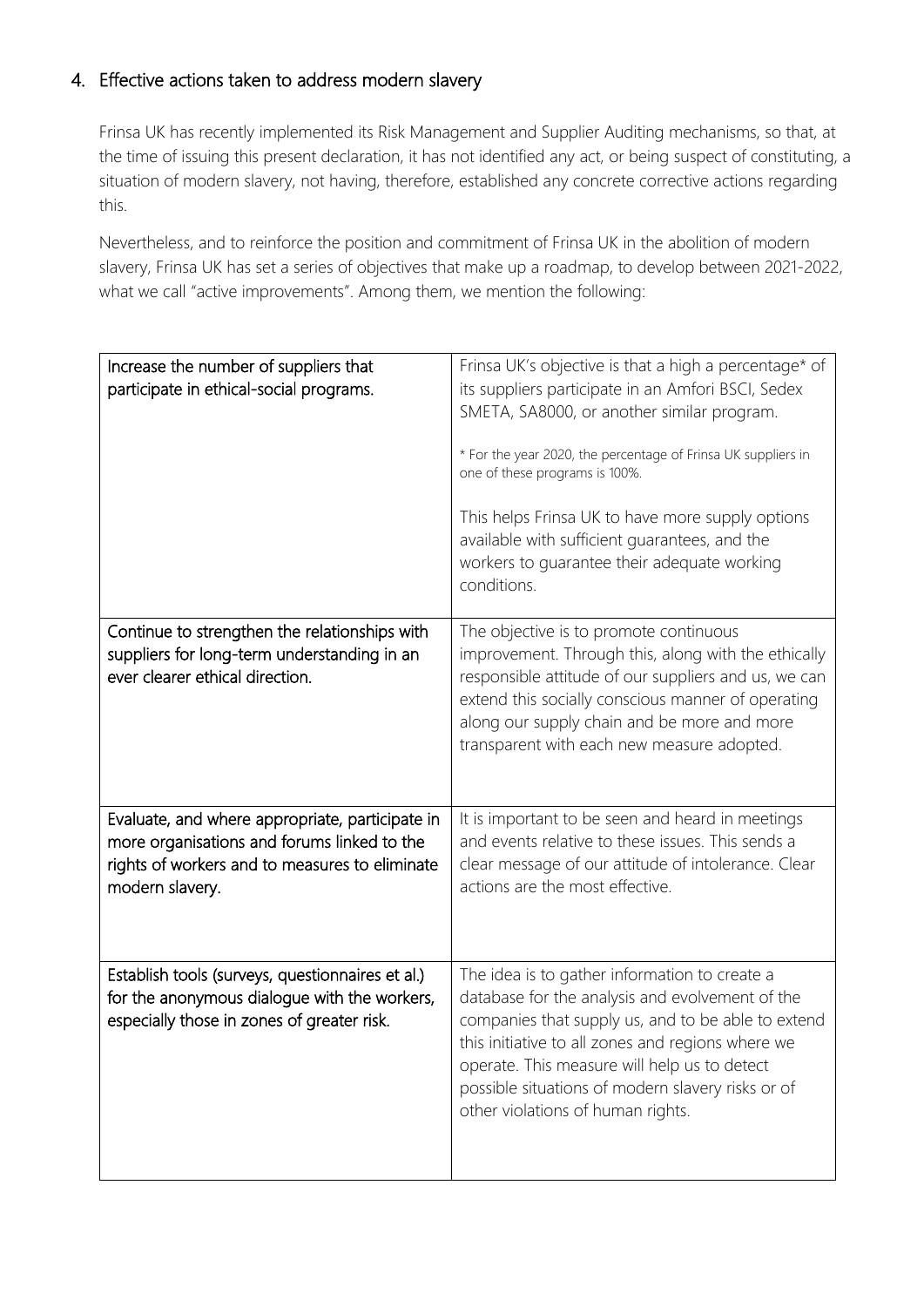| Increase the internal training, in particular of<br>the procurement team.                                                                                                           | Since it is the procurement team that has the<br>closest relationship with the suppliers, it is our<br>intention to use this direct bond to examine more<br>deeply the status of the labour relations and verify<br>that the workers maintain their full rights.            |
|-------------------------------------------------------------------------------------------------------------------------------------------------------------------------------------|-----------------------------------------------------------------------------------------------------------------------------------------------------------------------------------------------------------------------------------------------------------------------------|
| Update our ethical-social, sustainability and<br>environmental policies to reflect the important<br>changes that take place in our industry to<br>make the policies more ambitious. | Considering the rapid evolution that is taking place<br>in the social environment, it is necessary to update,<br>regularly, all our policies. These are very serious<br>issues that affect persons, so it is a moral obligation<br>to always be at the forefront of change. |

The CSR team, fully dedicated to guarantee the compliance of our policies, including the absence of modern slavery in our supply chain, will continue its efforts to make sure that all the workers that have some connection, directly or indirectly, to us can have a fair salary, work in safe conditions and dignified environments, and can think of a long and prosperous future.

#### 5. Training on modern slavery and trafficking

The Frinsa Group CSR team also works to develop, establish, and monitor the social-ethical policies of the company along the supply chain. This team maintains close relationships with the subsidiaries, the suppliers, and the clients to make sure that there is full understanding of our philosophy and that the commitment to it is maintained.

In collaboration with other departments of the company (Human Resources, for example) training is given to the workers so that they know and understand this philosophy, and for them to base their daily activities on it.

Of special importance to us is the formation of our procurement personnel regarding awareness of possible forms or incidences of modern slavery, or of other possible violations of human rights, as well as the reporting mechanisms available within Frinsa Group. See, for example, the Modern Slavery Training [Guide.](https://www.grupofrinsa.com/wp-content/uploads/2021/08/A6-Modern-Slavery-Training-Guide.pdf)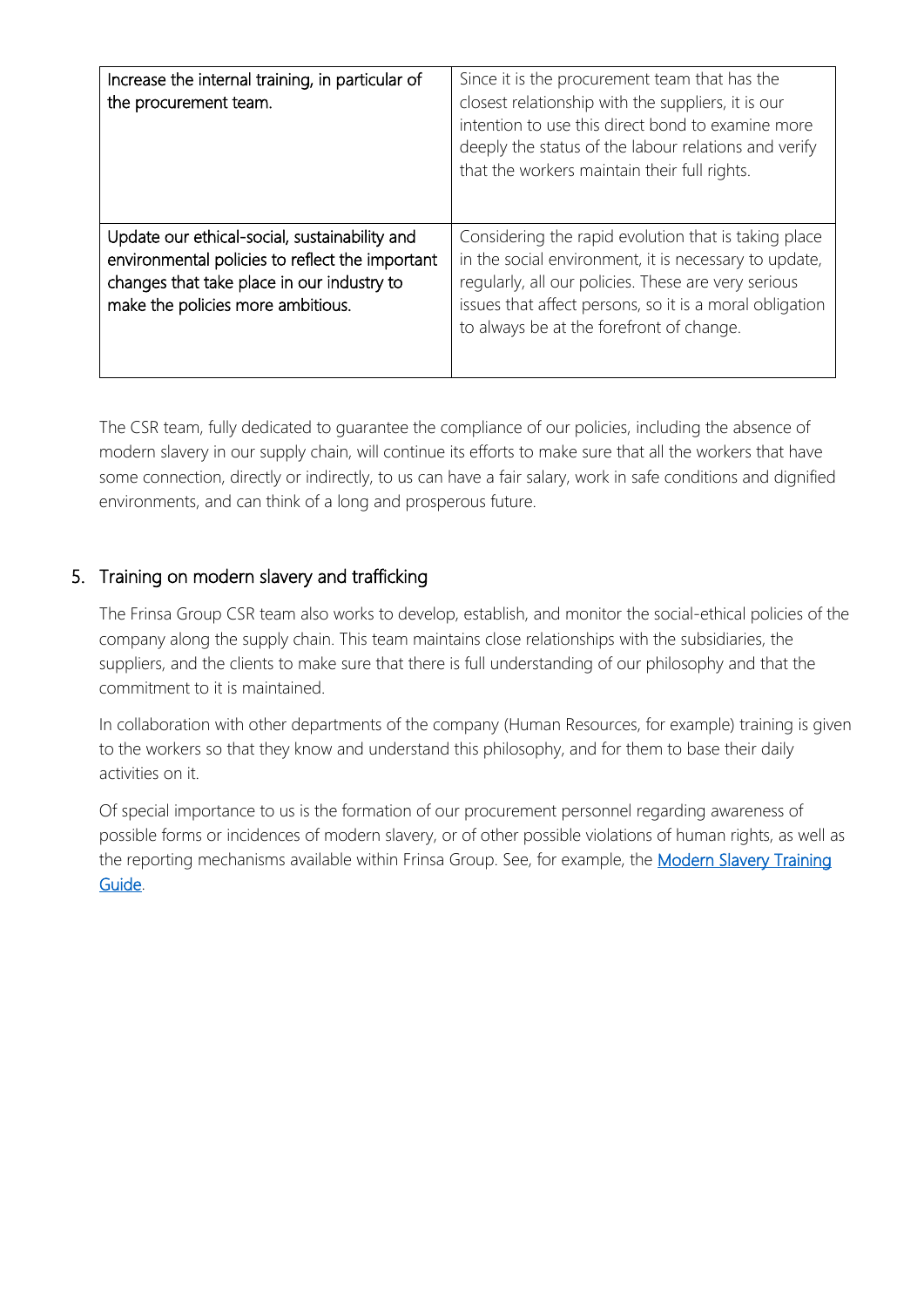One aspect of our company philosophy is the understanding that the business relationships are longer and more stable if both sides feel comfortable in the commercial process. We believe that things function better if there is equity.

We also know, unfortunately, that not all people enjoy equivalent social and labour conditions.

Therefore, in order to promote equality, which is necessary for the good development of persons and the improvement of communities, we instil our workers to report any situation of grievance.

Those that, in particular, work in departments that have relationships with other participants in the supply chain receive instruction to fortify these relationships, but also, to keep vigilant to detect possible cases of abuses in vessels, factories, work environments, etc.





The development and implementation of norms and actions with our suppliers, even if they originate from the Management of the company, are handled, on the day-to-day, by the CSR team of Frinsa Group, led by the CSR Manager. It is the team's mission to work with its company colleagues and with the suppliers on all facets of CSR issues, making company transparency, ethical business practices and fair and just treatment of all persons its priority.

In summary, internal awareness implies training our employees first so that they understand well how they must interact with others. This will make it easier to identify and rectify areas with deficiencies. We believe that, if we are going to require an ethical attitude and a social responsibility from others, we must require these from ourselves first. Just as giving adequate training to all our management and workers regarding the possible risks, policies, and minimum standards relative to modern slavery, human trafficking and forced labour.

#### 6. Cooperation with organisations

The participation in external forums is equally important to, for example, keeping ourselves informed of new developments, or to exert pressure on more bureaucratic and slow entities in establishing legislation referring to modern slavery or the rights of the workers.

Adding to our relationship with organisations like BSCI and SEDEX, we are also members of, or collaborators with, among others, the International Seafood Sustainability Foundation (ISSF), the Marine Stewardship Council (MSC) or the Sustainable Fisheries Partnership (SFP).

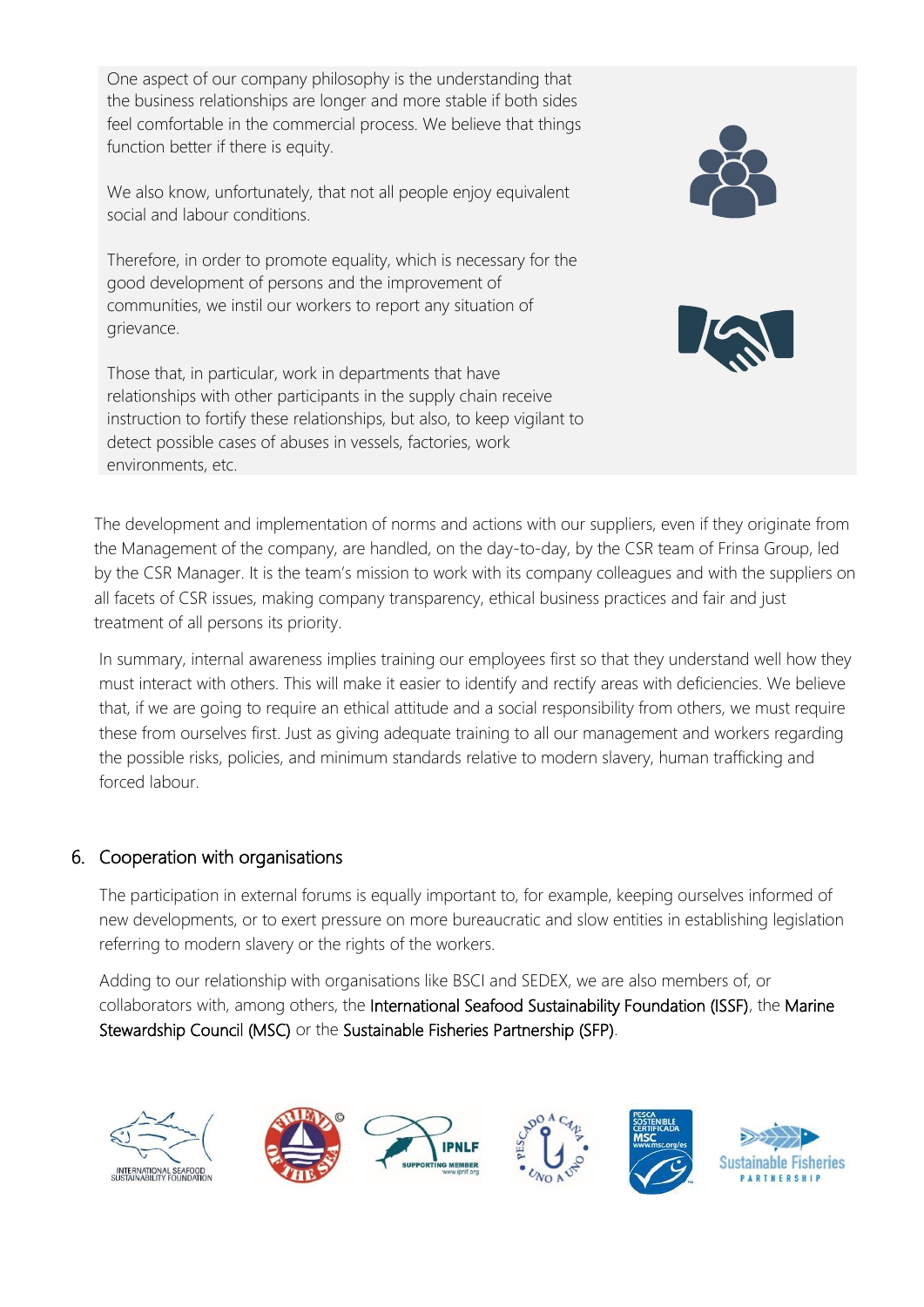Our participation in these organisations try to promote attitudes and activities in favour of the sustainability and health of the resources, as well as fomenting an ethical and transparent attitude among the participants that make up the supply chain. It is relevant to mention that organisations like ISSF, for example, are already extending their scope of action further afield than the sustainability of the resources, establishing measures to tackle possible deficiencies in ethical and social responsibility of the members, and of those with whom these do business. See, for instance, the recent conservation measure adopted regarding social and labour standards: [\(https://iss-foundation.org/what-we-do/verification/conservation](https://iss-foundation.org/what-we-do/verification/conservation-measures-commitments/social-and-labour-standards-9-1-public-policy-on-social-and-labour-standards/)[measures-commitments/social-and-labour-standards-9-1-public-policy-on-social-and-labour-standards/\)](https://iss-foundation.org/what-we-do/verification/conservation-measures-commitments/social-and-labour-standards-9-1-public-policy-on-social-and-labour-standards/).

## Other policies of Frinsa Group

Please see a summary of our [quality, environmental and social responsibility policy.](https://www.grupofrinsa.com/wp-content/uploads/2021/08/A1-Quality-Environment-and-Social-Responsibility-Policy.pdf)

Also, we have the [Code of Conduct for Suppliers](https://www.grupofrinsa.com/wp-content/uploads/2021/08/A2-CODE-OF-CONDUCT-FOR-SUPPLIERS.pdf) which is of full compliance, without exceptions, for all our suppliers.

We also monitor and make regular visits to our suppliers, as indicated in our [own Code of Conduct.](https://www.grupofrinsa.com/wp-content/uploads/2021/08/A3-FRINSAS-CODE-OF-CONDUCT.pdf) These controls serve, among others, to maintain updated audits of the processes and procedures, and the renewals of the suppliers' certifications.

In reference to the sustainability of marine resources, we have established our [Sustainability Policy.](https://www.grupofrinsa.com/wp-content/uploads/2021/08/A4-Frinsa-Sustainability-Policy.pdf)

Since at Frinsa Group we perform our business in an ethical and transparent manner, we are in the process of developing an Anti-Corruption and Anti-Bribery Policy.

### Conclusion

In 2020 we have not detected any incidence of slavery in our direct supply chain.

Utilising four fundamental points: a strong internal conscience; analysis, evaluation, and risk management actions; participation in forums and external organisations; and continuous active improvements, the CSR team at Frinsa Group, in close collaboration with other departments, works to make sure that the differences and deficiencies that exist in our supply chain continue to be minimised and to guarantee that there is no form of modern slavery in all our supply chain.

It is not a static or finite task. It is a matter of continuous improvement, which means working closely with third parties, independent entities, our clients, and suppliers to ensure we are developing our business in a socially responsible way.

We understand that detecting and preventing modern slavery in any link of the supply chain is a responsibility for all involved. Therefore, we foment the vigilance and reporting of any situation, in any place where Frinsa Group is present, that may be suspect of any slavery activity, privation of liberties or inhumane treatment.

The detection of non-compliance of the fundamental rights of workers by any of our suppliers carries with it the immediate termination of business relations.